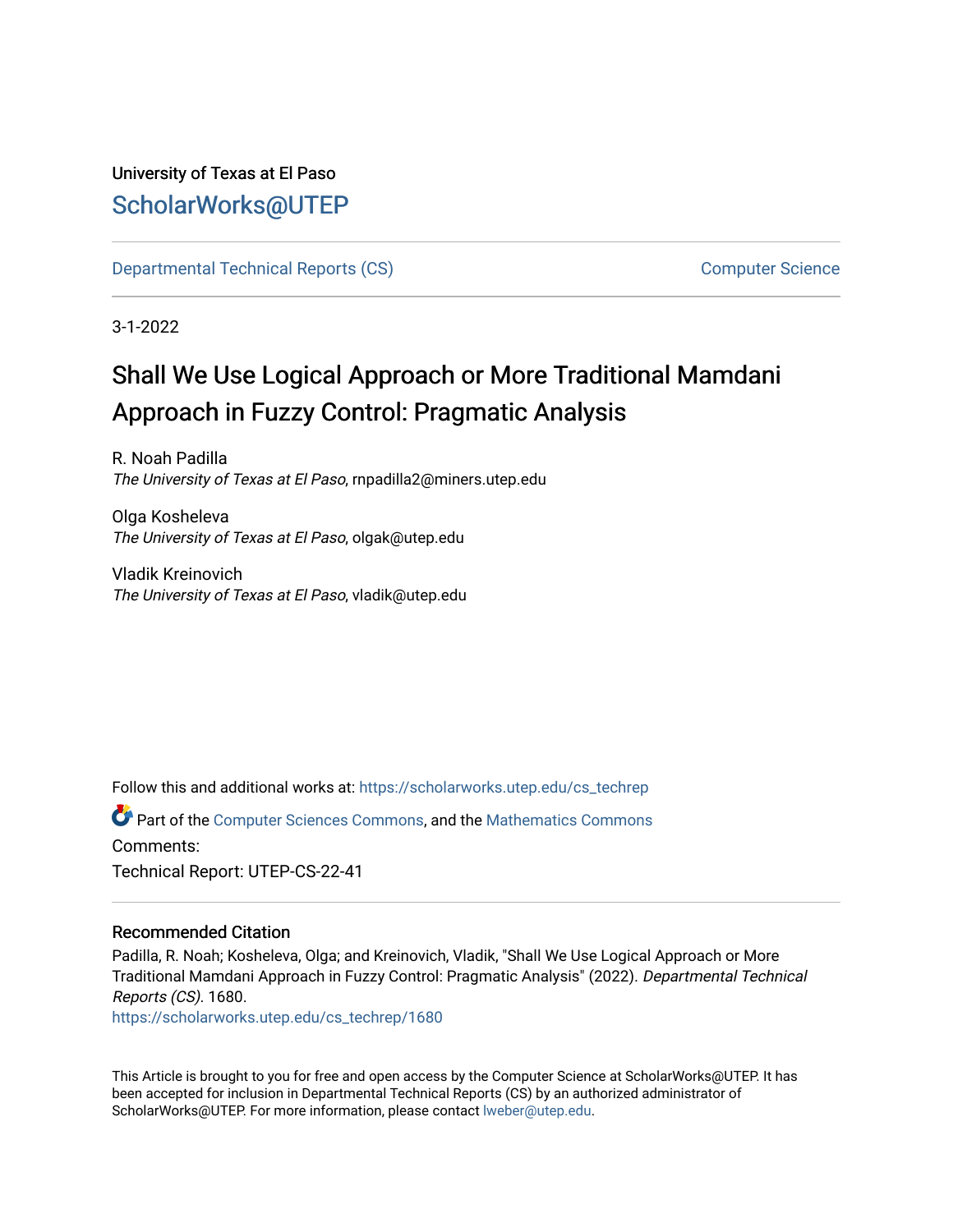# Shall We Use Logical Approach or More Traditional Mamdani Approach in Fuzzy Control: Pragmatic Analysis

R. Noah Padilla<sup>1</sup>, Olga Kosheleva<sup>2</sup>, and Vladik Kreinovich<sup>1</sup> <sup>1</sup>Department of Computer Science <sup>2</sup>Department of Teacher Education University of Texas at El Paso 500 W. University El Paso, TX 79968, USA rnpadilla2@miners.utep.edu, vladik@utep.edu

#### Abstract

Fuzzy control methodology transforms the experts' if-then rules into a precise control strategy. From the logical viewpoint, an if-then rule means implication, so it seems reasonable to use fuzzy implication in this transformation. However, this logical approach is not what the first fuzzy controllers used. The traditional fuzzy control approach – first proposed by Mamdani – transforms the if-then rules into a statement that only contains and's and or's, and does not use fuzzy implication at all. So, a natural question arises: shall we use logical approach or the traditional approach? In this paper, we analyze this question on the example of a simple system of if-then rules. It turns out that the answer to this question depends on what we want: if we want the smoothest possible control, we should use logical approach, but if we want the most stable control, then the traditional (Mamdani) approach is better.

Keywords: fuzzy control, Mamdani approach, logical approach, stable control, smooth control

#### 1 Formulation of the Problem

How control problems led to fuzzy logic: a brief reminder. In the early 1960s, Lotfi Zadeh, then one of the main specialists in optimal control and a coauthor of the most popular textbook on optimal control, was thinking about the puzzling fact: that in many practical situations, supposedly optimal controllers were performing worse than skilled human operators. A natural answer to this puzzle was that expert human controllers possess some additional knowledge that was not implemented in the automatic controllers.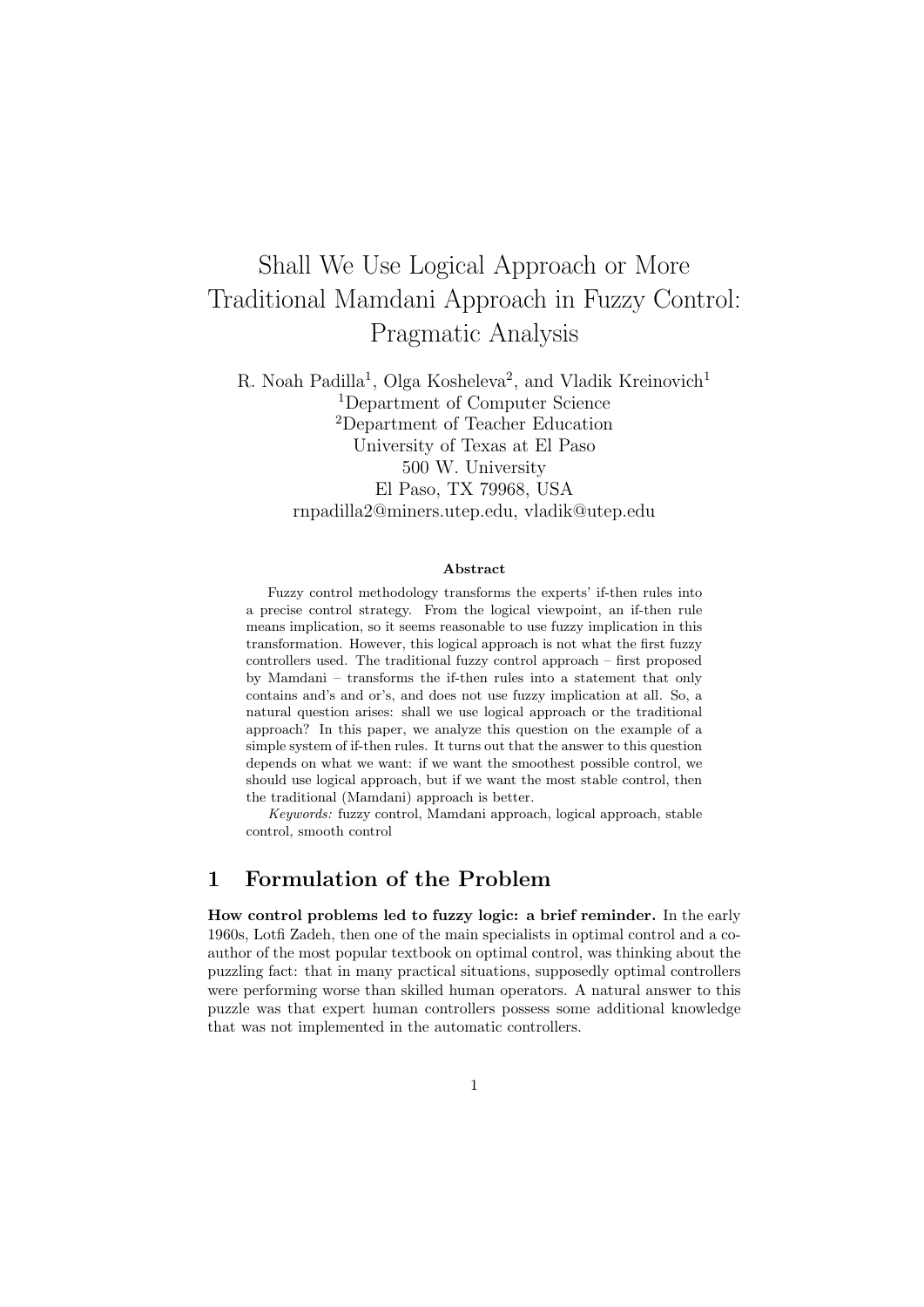A seemingly natural idea is therefore to elicit this additional knowledge and to implement it in the automatic systems. Control specialists were willing to share this knowledge. Moreover, a large portion of this knowledge was already available in the published form, in textbooks, manuals, papers, printed instructions, etc. However, there was a big obstacle preventing the use of this additional knowledge: this additional knowledge was usually formulated in terms of if-then rules involving imprecise ("fuzzy") natural-language words like "small". For example, a typical rule would read: "if the temperature is slightly higher than desired, turn on the cooling a little bit".

Computers were originally designed to process numbers, not natural-language words. Thus, to overcome this obstacle, it was necessary to translate this natural-language knowledge into numerical terms, in terms understandable to computers. This necessity was one of the main motivation for Zadeh's invention of fuzzy techniques.

Fuzzy techniques: main idea. To better understand the motivations behind this paper, let us briefly recall – from the above viewpoint – what fuzzy techniques are about; for details, see, e.g., [1, 2, 3, 4, 5, 7].

In fuzzy techniques, each natural-language term like "small" is described by a function that assigns, to each possible value  $x$  of the corresponding quantity, a degree  $\mu(x)$  (from the interval [0, 1]) to which the expert agrees that this value satisfies the corresponding property (e.g., is small). Here:

- 1 means that the property is definitely satisfied (i.e., is true),
- 0 means that the property is definitely not satisfied (i.e., if false), and
- values between 0 and 1 correspond to intermediate degrees of expert's confidence.

The corresponding function  $\mu(x)$  is known as a *membership function* or, alternatively, a fuzzy set.

Fuzzy logic. Expert rules usually combine imprecise statements by using logical connectives like "and", "or", "not", and "if-then" ("implies"). For example, a rule may say "If the temperature is lightly higher than desired and the pressure is slightly lower, then switch on Controller 1 or Controller 3 a little bit".

In the usual 2-valued logic, the truth value of such logical combinations like "A and B" is uniquely determined by the truth values of the component statements A and B. In fuzzy techniques, in addition to the usual values "true" (1) and "false" (0), we also use intermediate degrees. It is therefore necessary to extend the usual logical operations from the 2-element set  $\{``true'', ``false''\} = \{0,1\}$  to the whole interval [0, 1]. The interval [0, 1] with such extended operations is what is usually described as fuzzy logic.

Zadeh himself proposed several such extensions – many of which are still used in fuzzy systems. For example:

 $\bullet$  one of the ways he proposed to extend "and" to the interval  $[0,1]$  was to use minimum  $f_{\&}(a, b) = \min(a, b),$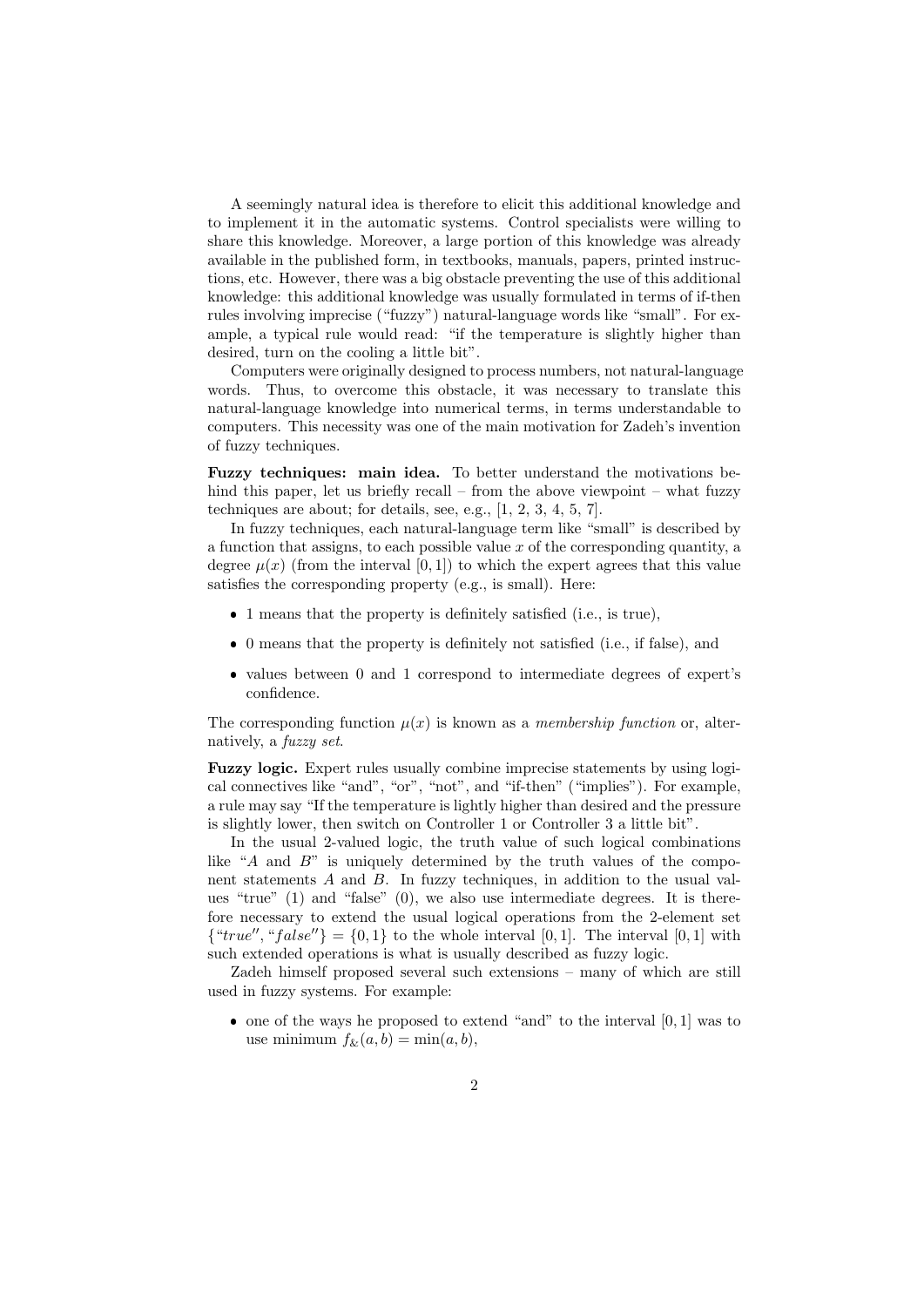- $\bullet$  one of the ways he proposed to extend "or" to the interval  $[0, 1]$  was to use maximum  $f_{\vee}(a, b) = \max(a, b),$
- $\bullet$  one of the ways he proposed to extend negation to the interval  $[0, 1]$  was to use  $f_{\neg}(a) = 1 - a$ , and
- one of the ways he proposed to extend implication  $A \rightarrow B$  to the interval [0, 1] was to use  $f_{\rightarrow}(a, b) = \max(1 - a, b)$ , which corresponds to the fact in the 2-valued logic,  $A \rightarrow B$  is equivalent to  $\neg A \lor B$ .

Comment. Actually, the first fuzzy papers only had fizzy analogs of "and". "or", and "not". Implications came much later, and this is explainable: the main objective of fuzzy techniques is to formally describe human reasoning. For "and", "or", and "not", traditional logical operations are in good accordance with common sense – so it make sense to extend the corresponding traditional logical operations from the 2-element set  $\{0, 1\}$  to the interval  $[0, 1]$ .

In contrast, for implication, already the 2-valued mathematical definition of this operation is far from being intuitive. Statements like "if  $2 + 2 = 5$  then there are 5 witches in this room" make perfect mathematical sense, but are not intuitive at all.

Defuzzification. As a result of applying fuzzy rules, we get, for each possible value of control u, the degree  $\mu(u)$  to which this value is consistent with these rules. However, we cannot directly use this knowledge in the resulting automatic controller: we need to select a single control value  $\bar{u}$ . This selection transforms the fuzzy set into a single (non-fuzzy) number and is, thus, known as defuzzification.

In data processing, one of the main criterion of how well a model fits is the least squares approach – where we minimize the sum of the squares of the differences. Thus, a natural – and widely used – idea is to select the value  $\bar{u}$  for which the mean square difference between the selected value  $\bar{u}$  and a possible value u is the smallest possible, and to use  $\mu(u)$  as the weight with which we take the corresponding square. In precise terms, the idea is to minimize the integral  $\int \mu(u) \cdot (\overline{u} - u)^2 du$ . Differentiating this expression with respect to the unknown  $\bar{u}$  and equating the resulting derivative to 0, we conclude that

$$
\overline{u} = \frac{\int u \cdot \mu(u) \, du}{\int \mu(u) \, du}.
$$

This formula is known as centroid defuzzification.

Logical and traditional approaches to fuzzy control. Suppose that we have several fuzzy rules  $A_1(x) \to B_1(u), A_2(x) \to B_2(u), \ldots, A_m(x) \to B_m(u),$ where  $A_i$  and  $B_i$  are natural language terms. Let us denote membership functions corresponding to these terms by  $a_i(x)$  and  $b_i(u)$ .

From the purely logical viewpoint, for a given input  $x$ , a control value  $u$  is consistent with all these rules if all these implications hold, i.e., if the following formula holds:

$$
(A_1(x) \to B_1(u)) \& (A_2(x) \to B_2(u)) \& \dots \& (A_m(x) \to B_m(u)).
$$
 (1)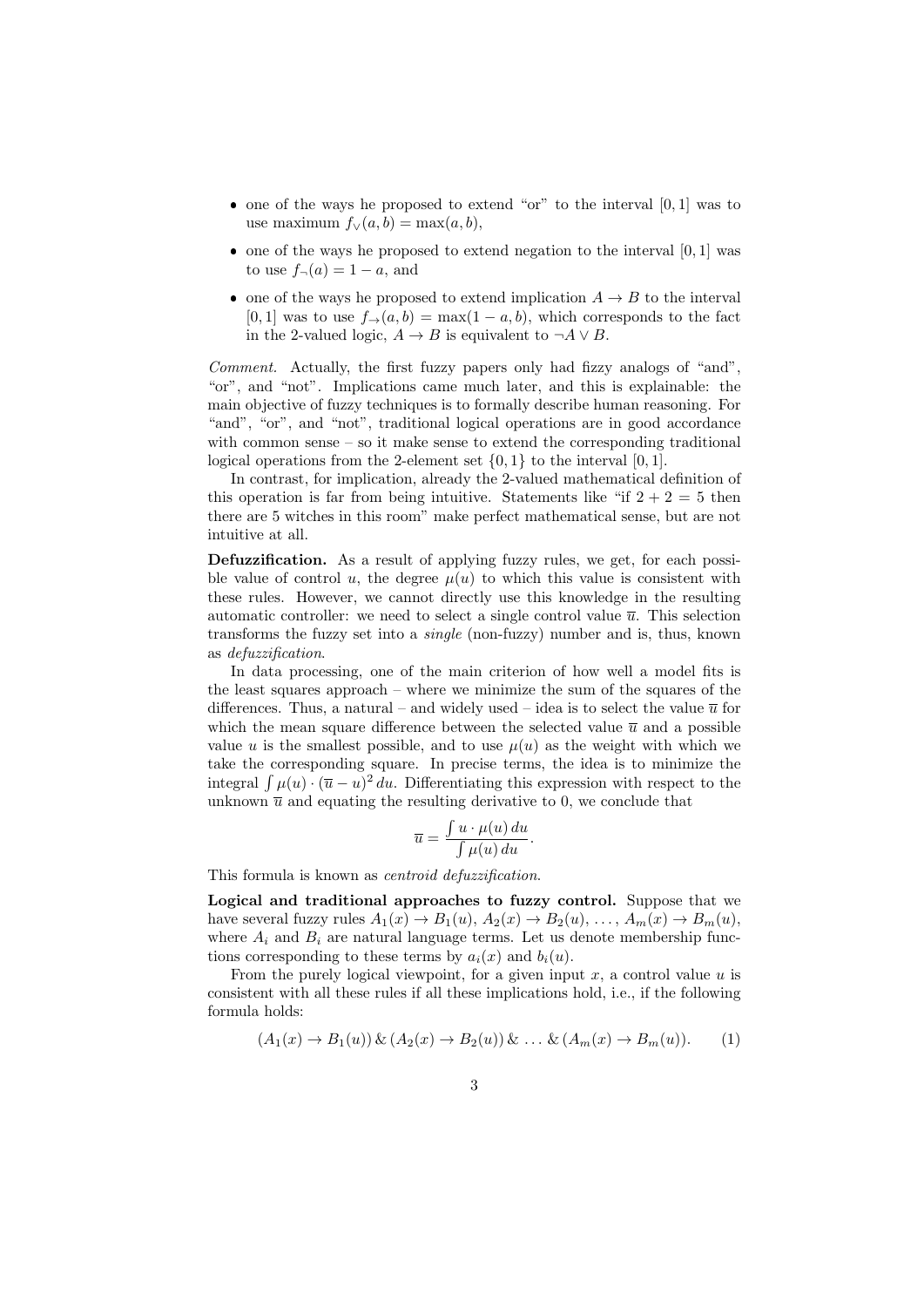Thus, if we use fuzzy logic operations  $f_{\&}$  and  $f_{\rightarrow}$  corresponding to  $\&$  and  $\rightarrow$ , we get the following membership function for  $u$  (here,  $L$  stands for  $Logical)$ :

$$
\mu_L(u) = f_{\&}(f_{\rightarrow}(a_1(x), b_1(u)), f_{\rightarrow}(a_2(x), b_2(u)), \dots, f_{\rightarrow}(a_m(x), b_m(u))). \tag{2}
$$

Interestingly, this is not what the first fuzzy controllers used. In line with our point about a somewhat counter-intuitive notion of implication, researchers tried to avoid implication and reformulate the expert rules in terms that does not include implication – only "and", "or", and "not". Such a reformulation is indeed possible if we take into account that, intuitively, a control value  $u$  is reasonable if:

- either the first rule is applicable, i.e.,  $x$  satisfies the property  $A_1$  and  $u$ satisfies the property  $B_1$ ,
- or the second rule is applicable, i.e., x satisfies the property  $A_2$  and u satisfies the property  $B_2$ ,
- $\bullet$ . . .
- or the m-th rule is applicable, i.e., x satisfies the property  $A_m$  and u satisfies the property  $B_m$ .

In this interpretation, the statement that  $u$  is a reasonable control value takes a different form:

$$
(A_1(x) \& B_1(u)) \vee (A_2(x) \& B_2(u)) \vee \ldots \vee (A_m(x) \& B_m(u)).
$$
 (3)

Then, if we use fuzzy logic operations  $f_{\&}$  and  $f_{\vee}$  corresponding to  $\&$  and  $\vee$ , we get the following membership function for  $u$  (here,  $T$  stands for Traditional):

$$
\mu_T(u) = f_\vee(f_{\&}(a_1(x), b_1(u)), f_{\&}(a_2(x), b_2(u)), \dots, f_{\&}(a_m(x), b_m(u))). \tag{4}
$$

This formula was first used by Mamdani and is thus known as Mamdani approach to fuzzy control.

Which approach is better? Which of the above formulas leads to a better control? The answer may depend on what we want from control. For example, if we are designing a controller for a car, we may want to have a control that provides the smoothest possible ride. On the other hand, if we are controlling a chemical plant, we may want to make that any potentially dangerous deviation from the desired regime is corrected as soon as possible – i.e., that the control is the most stable one.

Similarly, in medical applications, if a patient is in danger (e.g., has high very fever), we want the most stable control: we want to make sure that the dangerous very-high-fever state ends as soon as possible, even when the appropriate measures may not be very comfortable to the patient. On the other hand, if a patient has a minor fever, we do not want to make the patient uncomfortable by prescribing strong not-very-pleasant measure, we prefer a smoother control.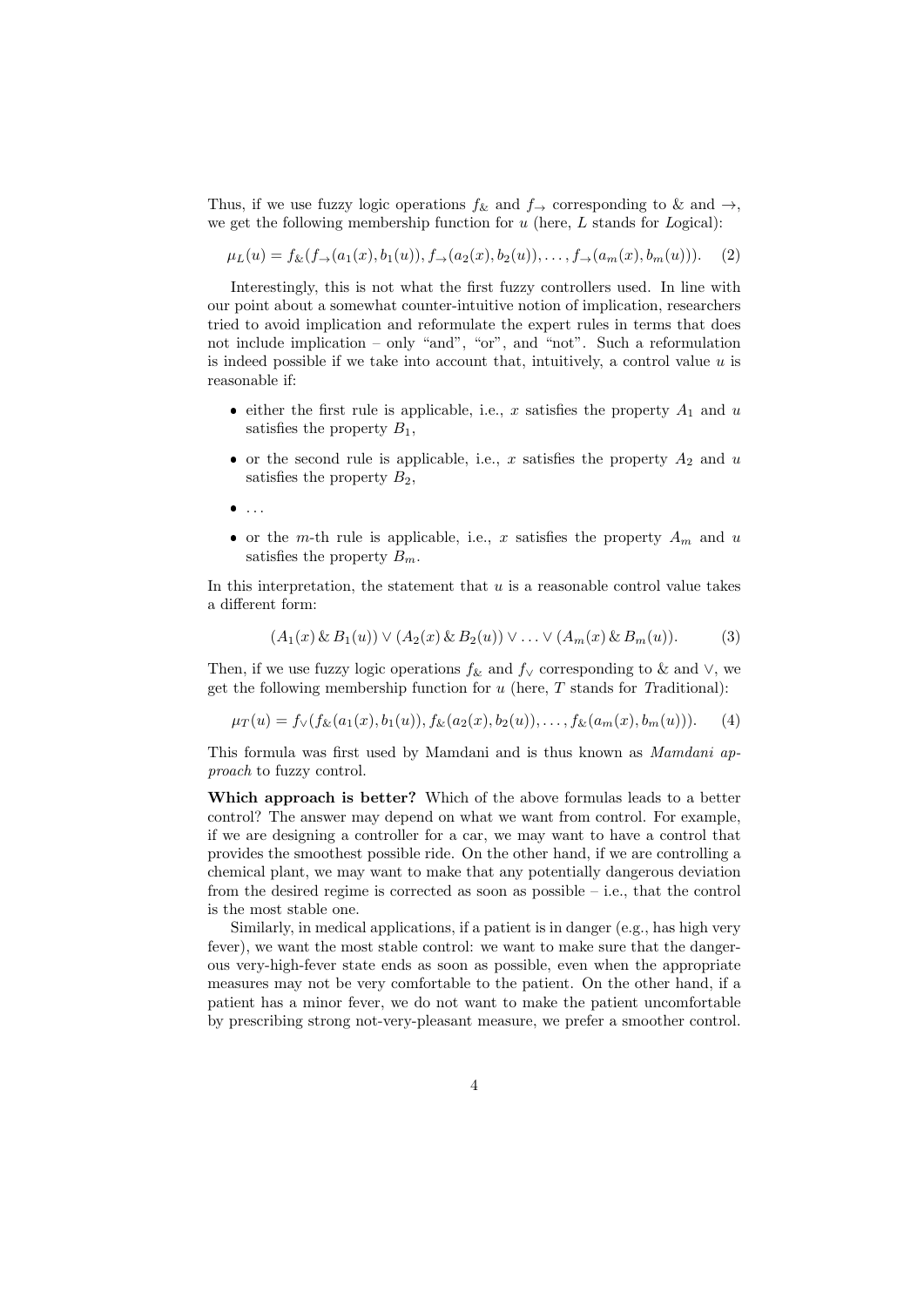What we do in this paper. In this paper, on a simple illustrative example, we analyze both logical and traditional approaches to fuzzy control from the viewpoint of smoothness and stability of the resulting control.

We want to make our arguments as convincing as possible, so we have tried to make all the computations and discussions as simple and as clear as possible.

Comment. For the traditional Mamdani control, a similar analysis was performed in [6] to see which pairs of "and" and "or"-operations lead to the smoothest control and which pairs lead to the most stable control.

#### 2 Simple Illustrative Example

**Physical example.** Let us consider  $-$  in line with one of the above examples – simple rules for thermoregulation. Suppose that there is a knob by rotating which we change the temperature: if we turn it to the right, the temperature increases, and if we turn it to the left, the temperature decreases. In this case, the input to the control is the difference  $x = t - t_0$  between the current temperature t and the desired temperature  $t_0$ , and the control value u is the angle to which we turn the control knob.

Let us consider only small deviations, when both the difference in temperature does not exceed plus minus 1 unit (e.g., 1 degree or 10 degrees), and the angle u also does not exceed 1 unit (e.g., 1 angular degree).

Appropriate natural-language terms and the resulting fuzzy sets. In the above case, from the commonsense viewpoint, both  $x$  and  $u$  can be either negligible (we will denote it by  $N$ ) or small positive (we will denote it by  $SP$ ) or small negative (we will denote it by  $SN$ ). To numerically describe these terms, we will use the simplest – triangular – membership functions, membership functions that are obtained by linear interpolation from known values at which the property is absolutely true and absolutely false.

For "negligible", we know that 0 is absolutely negligible, and the borderline values  $\pm 1$  are absolutely not negligible. Thus, we get the following triangular membership function  $n(x) = 1 - |x|$ :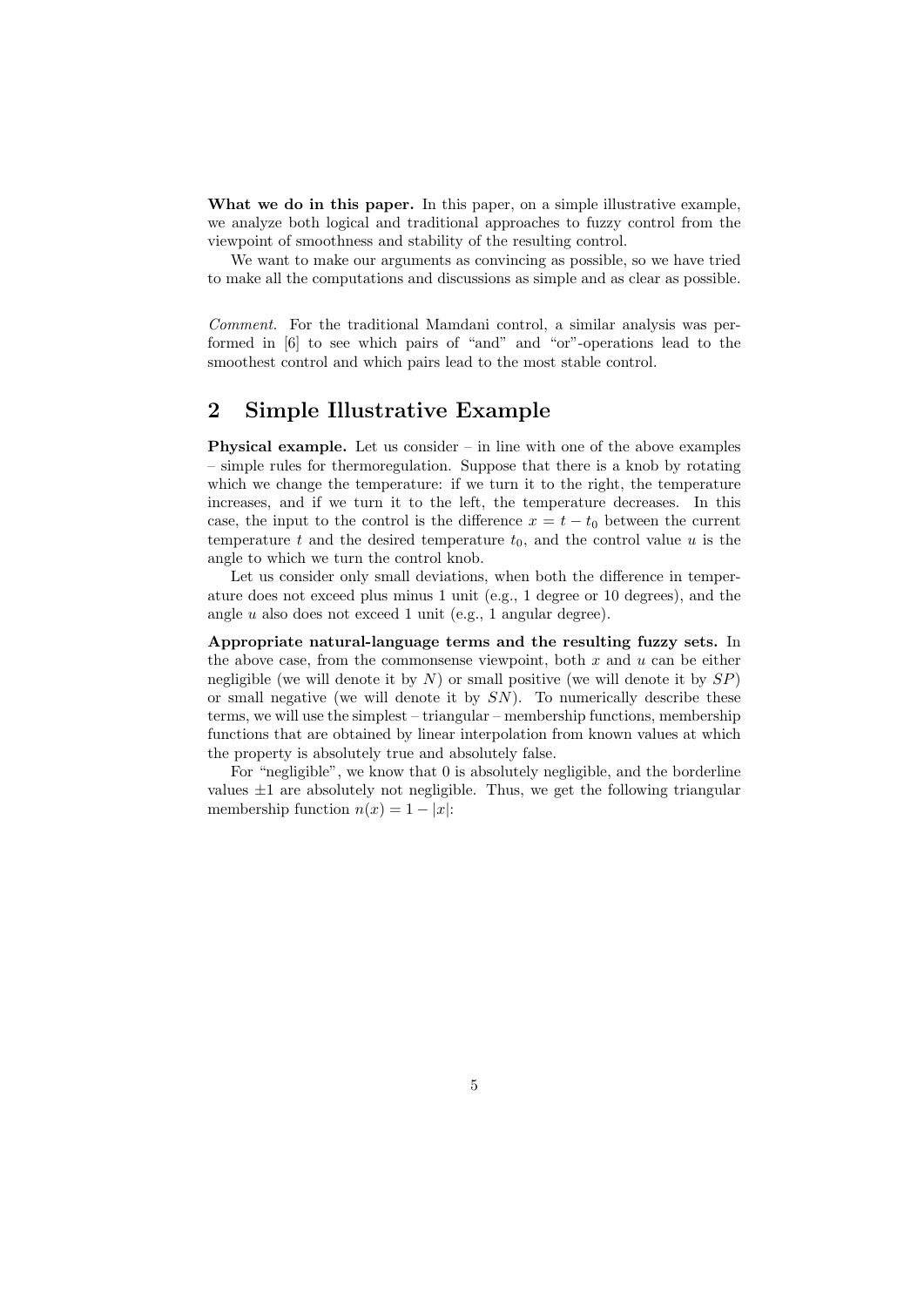

For small positive, we know that 1 is definitely small positive, and that 0 (and all negative numbers) are absolutely not small positive. In this case, linear interpolation leads to  $sp(x) = x$  for  $x > 0$  and  $sp(x) = 0$  for  $x \le 0$ :



Finally, for small negative, we know that −1 is definitely small negative, and that 0 (and all positive numbers) are absolutely not small negative. In this case, linear interpolation leads to  $sn(x) = -x$  for  $x < 0$  and  $sn(x) = 0$  for  $x \ge 0$ .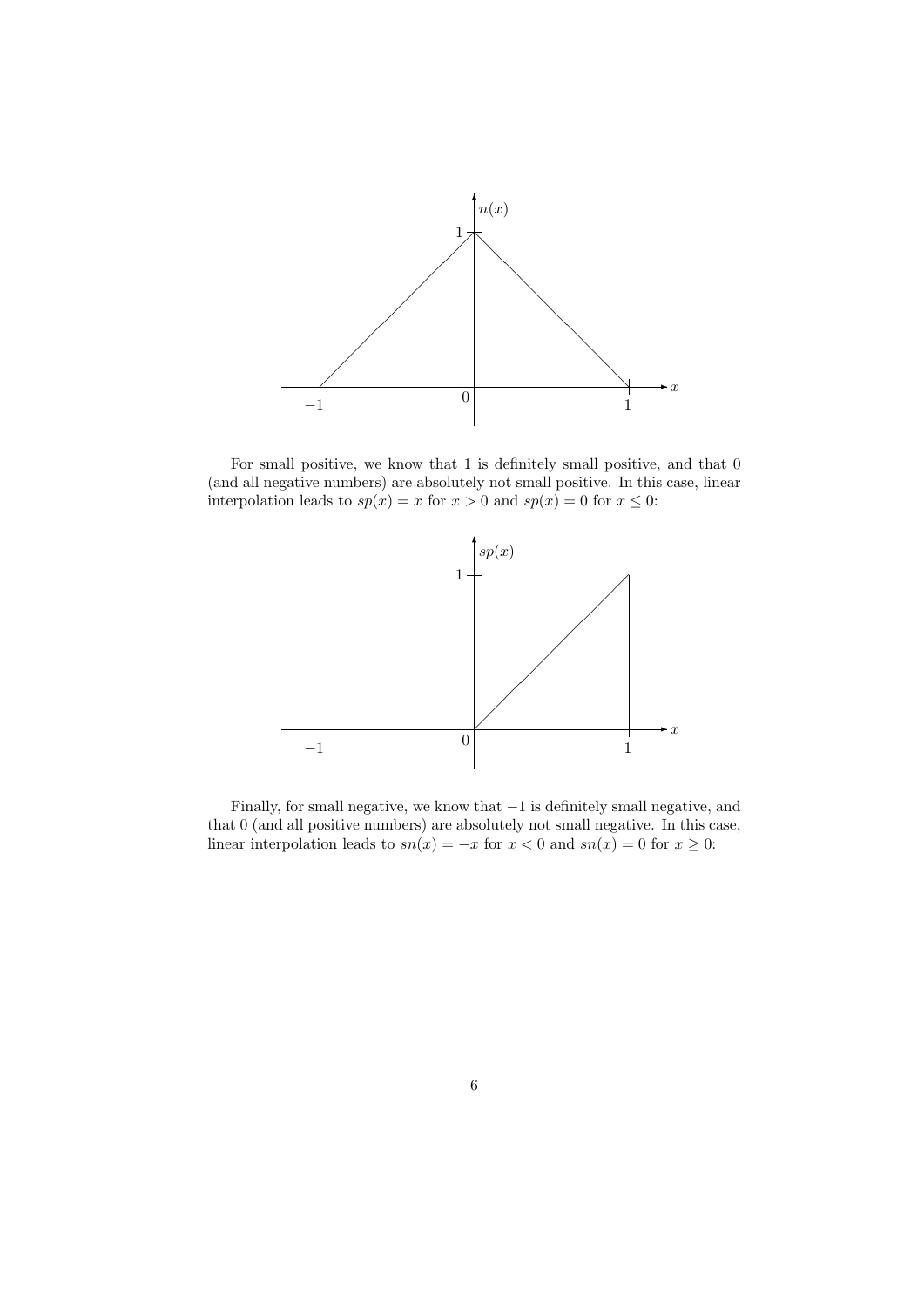

Rules. From the commonsense viewpoint, we have the following three rules:

- if x is negligible, then u is negligible;
- if x is small positive, then u is small negative;
- if  $x$  is small negative, then  $u$  is small positive.

Comment. Which we consider our simplified example, these three rules are what most fuzzy rules bases use for small deviations from the desired state.

What we plan to do. Let us consider the above two approached to fuzzy control and see what these approaches lead to for small deviations  $x$ , i.e., for deviations for which  $|x| \ll 1$ . For both approaches, we will use the simplest fuzzy logical operations  $f_{\&}(a, b) = \min(a, b), f_{\vee}(a, b) = \max(a, b),$  and  $f_{\rightarrow}(a, b) =$  $\max(1-a, b)$ .

Comment. Due to the symmetry of the problem, in both cases, it is sufficient to consider positive values x. Indeed, one can show that for  $x < 0$  the resulting control  $\overline{u}(x)$  will be minus the control corresponding to  $-x > 0$ :  $\overline{u}(x) = -\overline{u}(-x)$ .

### 3 Case of Traditional (Mamdani) Fuzzy Control

For the traditional fuzzy control, with the above selection of simple fuzzy logic operations, the membership function (4) takes the form

 $\mu_T(u) = \max(\min(n(x), n(u)), \min(sp(x), sn(u)), \min(sn(x), sp(u))).$  (5)

For  $x > 0$ , due to our selection of membership functions, we have  $n(x) = 1 - x$ ,  $sp(x) = x$ , and  $sn(x) = 0$ , so:

$$
\mu_T(u) = \max(\min(1 - x, n(u)), \min(x, sn(u)), \min(0, sp(u))).
$$
 (6)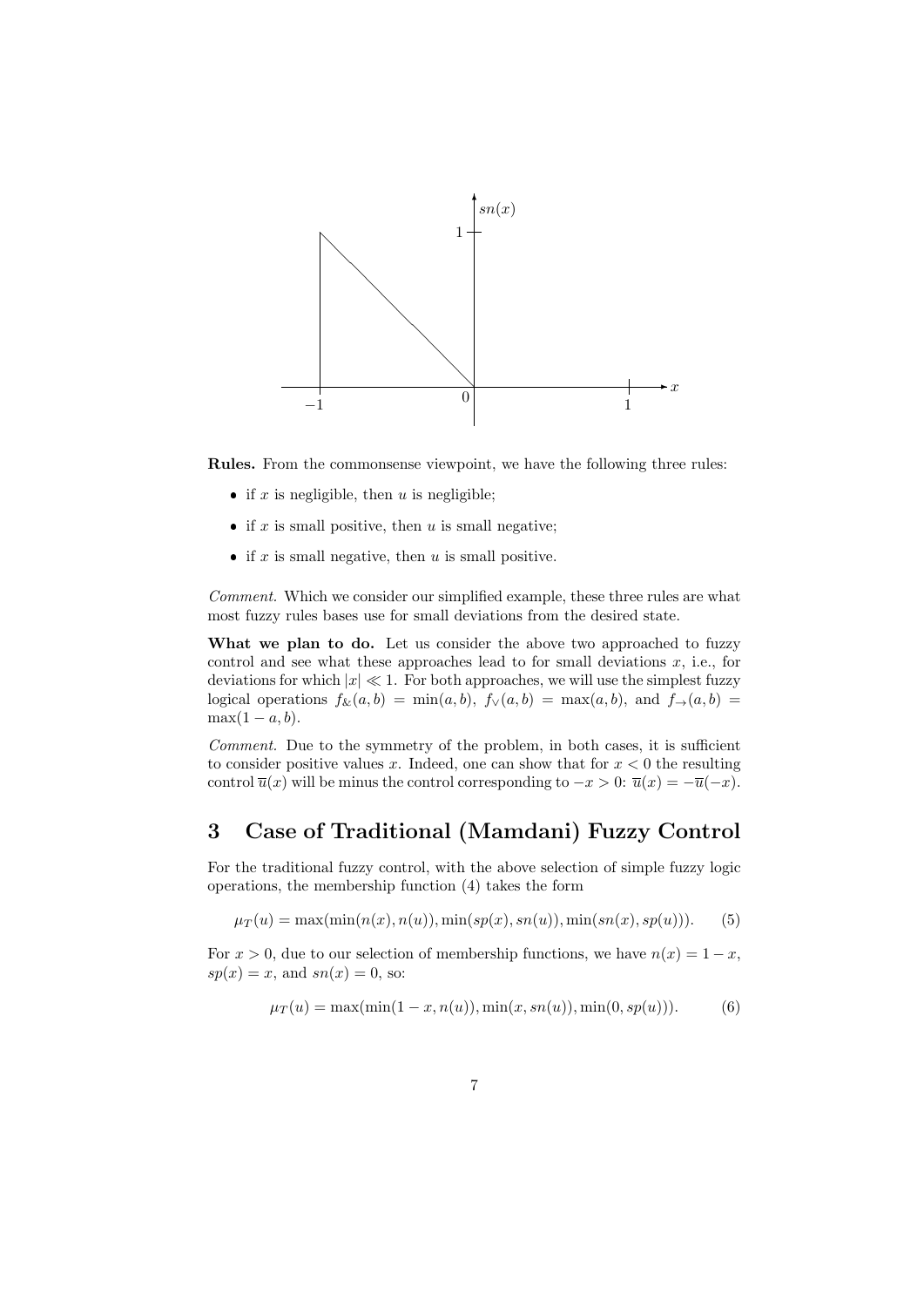Since  $sp(u) \geq 0$ , we get min $(0, sp(u)) = 0$ . Here, maximum of any number v from  $[0, 1]$  and 0 is  $v$ , so we can exclude the third min-term from  $(6)$  and get

$$
\mu_T(u) = \max(\min(1 - x, n(u)), \min(x, sn(u))).
$$
 (7)

The graph of the minimum of two functions can be obtained by taking, for each  $u$ , the lowest of the corresponding points from the two graphs. So, for the two remaining min-terms, we get the following graphs:



Thus, for the maximum of these two functions, we get: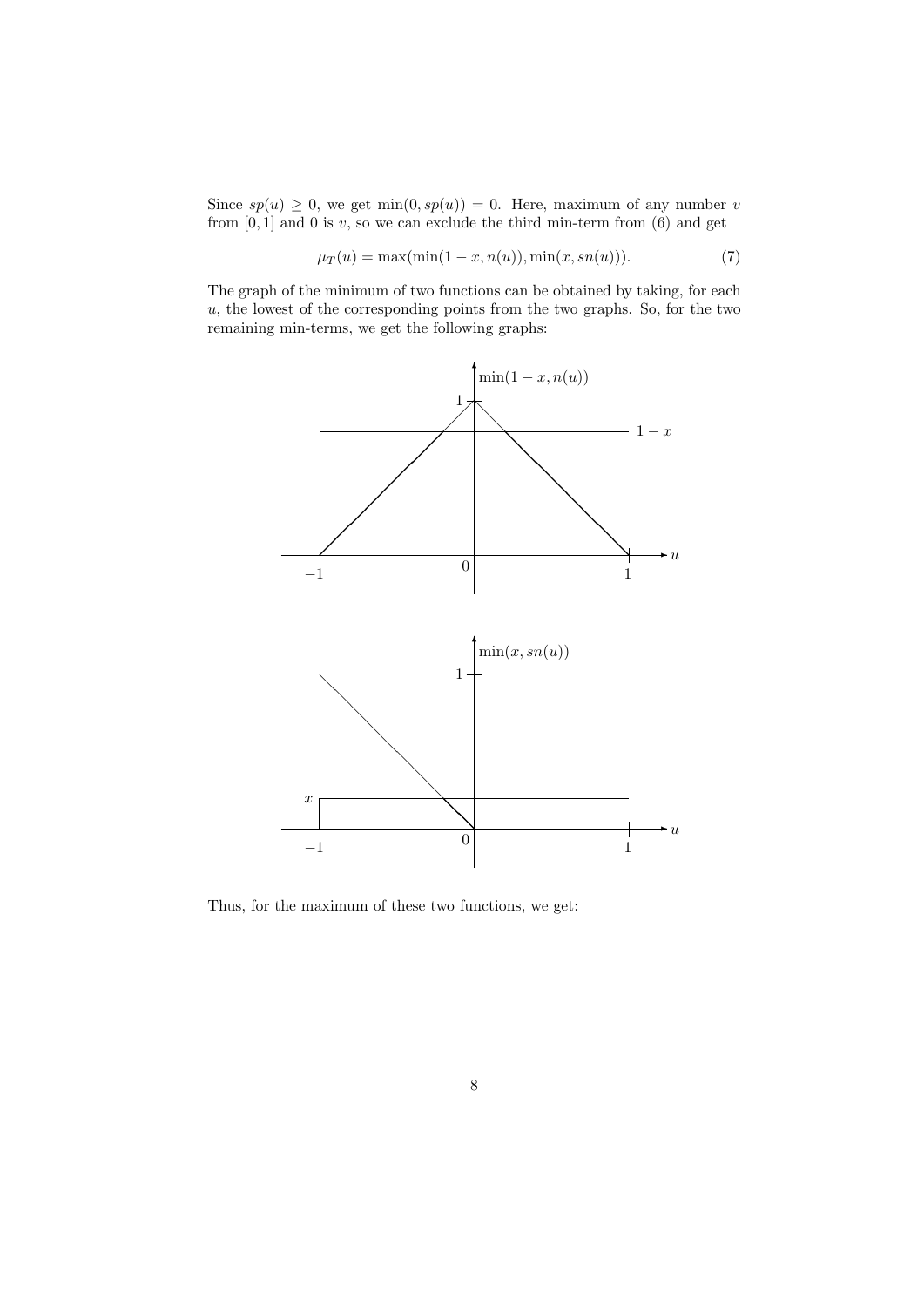

To estimate the resulting control value  $\bar{u}$ , we need to estimate the numerator  $\int u \cdot \mu_T(u)$  and the denominator  $\int \mu_T(u) du$ . Let us start with the denominator.

For small x, the function  $\mu_T(u)$  is close to the triangular function  $n(u)$  for which  $\int n(u) du$  is equal to the area of the corresponding triangle with base  $1 - (-1) = 2$  and height 1, i.e., to 1. Thus, asymptotically,  $\int \mu_T(u) du \sim 1$ .

To estimate the numerator, let us notice that  $\mu_T(u)$  can be represented as the sum of the symmetric part  $s(u)$  – obtained by reflecting the right-hand side of the graph to the left:



and a small asymmetric part  $a(u)$  – the difference between the left-hand side and the right-hand side:

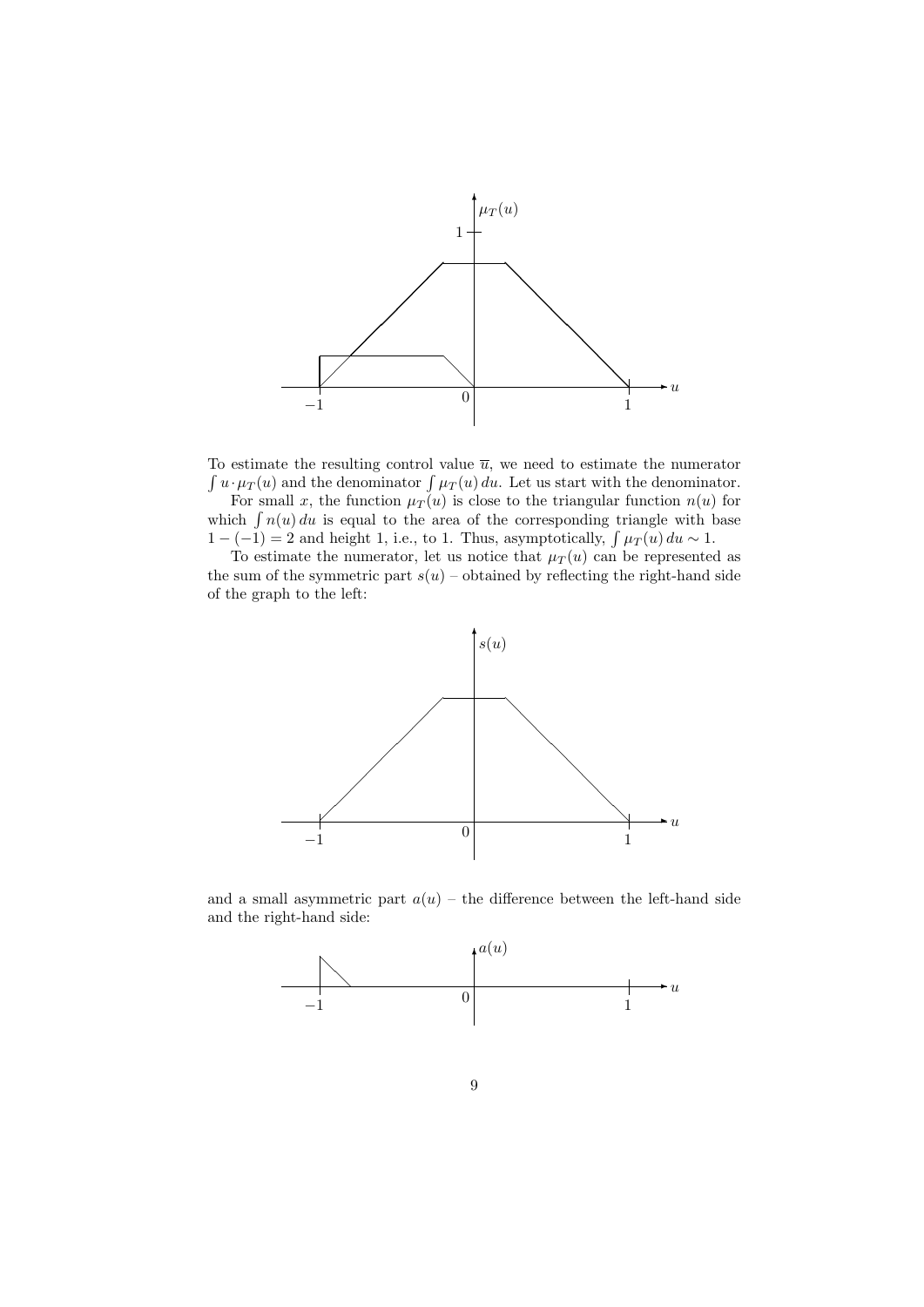For the symmetric function,  $\int u \cdot s(u) du = 0$ , since for every u, the terms  $(-u) \cdot s(-u) = -u \cdot s(u)$  and  $u \cdot s(u)$  cancel each other. Thus, the numerator is equal to  $\int u \cdot a(u) du$ . For small x, the function  $a(u)$  differs from 0 only for  $u \approx 1$ , so asymptotically,  $\int u \cdot a(u) du \sim \int a(u) du$ . The integral  $\int a(u) du$  is just an area under the triangle with base  $(-1 + x) - (-1) = x$  and height x, i.e.,  $x^2/2$ . So, asymptotically,

$$
\overline{u} = \frac{\int u \cdot \mu_T(u) \, du}{\int \mu_T(u) \, du} \sim \frac{x^2/2}{1} = \frac{x^2}{2}.
$$
\n(8)

### 4 Case of Logical Control

In the case of the logical control, the formula (2) leads to

$$
\mu_L(u) =
$$

$$
\min(\max(1 - n(x), n(u)), \max(1 - sp(x), sn(u)), \max(1 - sn(x), sp(u))) = \min(\max(x, n(u)), \max(1 - x, sn(u)), \max(1, sp(u))).
$$
\n(9)

Since  $sp(u) \leq 1$ , we get max $(1, sp(u)) = 1$ . Here, minimum of any number v from  $[0, 1]$  and 1 is this number v, so we can exclude the third max-term from (9) and get

$$
\mu_L(u) = \min(\max(x, n(u)), \max(1 - x, sn(u))). \tag{10}
$$

The two remaining max-terms have the following form:

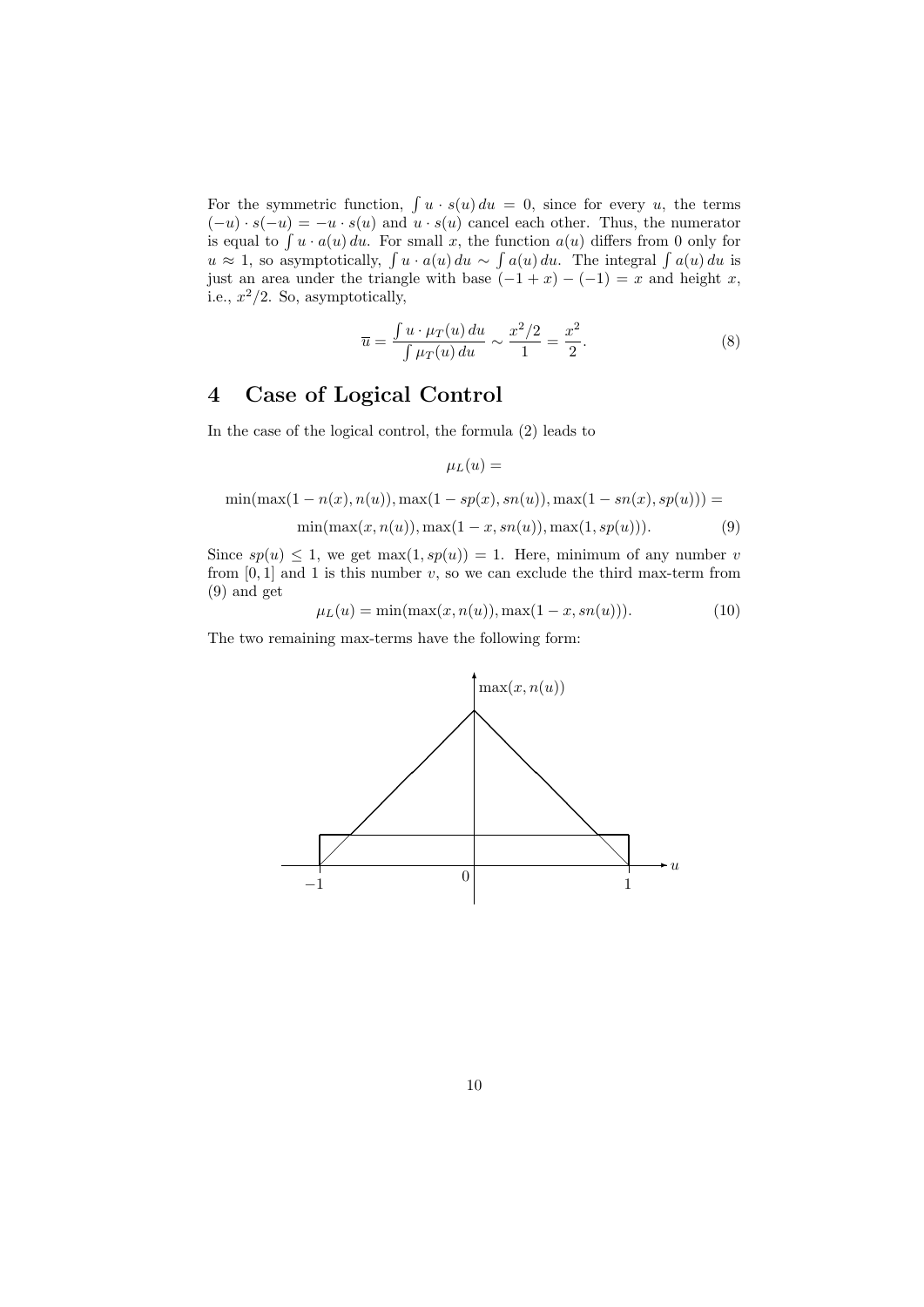

Thus, the minimum of these two expressions has the following form:



This function is symmetric, so  $\int u \cdot \mu_L(u) du = 0$  and thus,  $\overline{u} = 0$ .

## 5 Conclusions

General idea. According to the above discussion:

- the smoother control corresponds to smaller control values  $\overline{u}$ , and
- the more stable control corresponding to larger control values  $\overline{u}$ .

What happens here. For small x, logical control leads to  $\overline{u} = 0$ , while the traditional (Mamdani) control leads to  $\overline{u} = x^2/2 > 0$ . Thus, we arrive at the following conclusion:

- if we want the smoothest control, we should use logical fuzzy control, i.e., control based on fuzzy implication;
- on the other hand, if we want the most stable control, then we should use traditional (Mamdani) fuzzy control techniques.